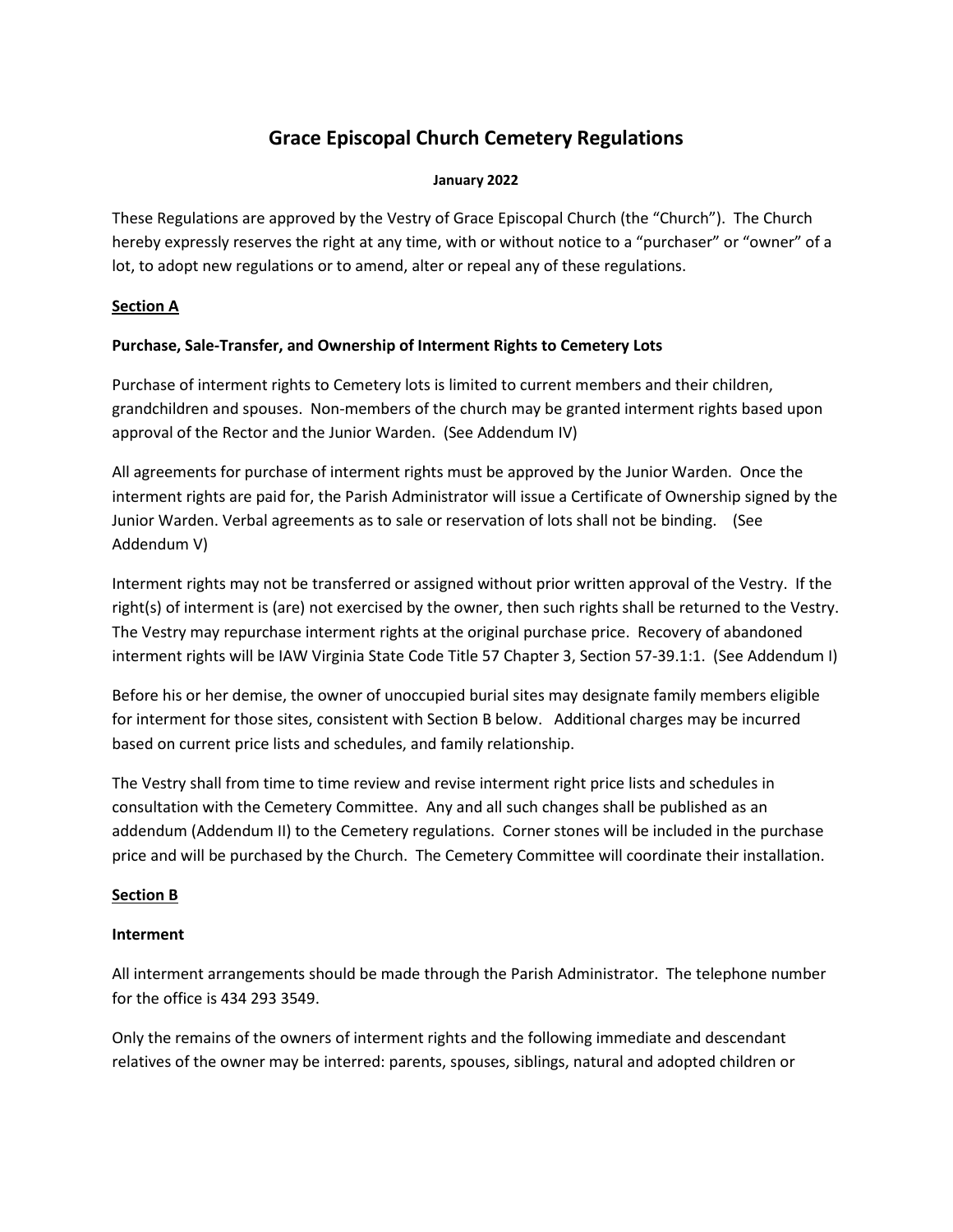stepchildren. All interments must be recorded in the church office by the Parish Administrator with the information in Addendum VI as a minimum.

Interment shall not be permitted in any interment space that is not clear of indebtedness to the Church, unless a payment schedule for such indebtedness is approved by the Vestry.

Only human remains may be interred in the Cemetery**.** All interments shall be made under the supervision of a Virginia licensed funeral director and shall be in accordance with all applicable regulatory requirements. A representative from the Cemetery or Grounds Committee must identify and mark the gravesite for burial.

Funerals and ceremonies held in the Cemetery shall be under the direction of the Rector. All Interments must be made in an outer receptacle (vault, concrete box, urn, etc.) that will not rot or cave in over time. Cremated remains may be interred in a vault or urn.

A maximum of one casket or four cremated interments are allowed per cemetery lot. Marking and identification for each cremated interment is limited to a maximum size of one foot by two feet (1' x 2' see Addendum III).

Interments made other than in accordance with the Cemetery regulations prevailing at the time of the interment may be considered a breach of contract and subject to correction by the Vestry. Every effort will be made to accommodate offending parties short of disinterment. If mutual accommodation cannot be reached, the Vestry may direct disinterment of the remains and disposal in any legal manner the Vestry may desire, with or without consent of the interment rights owner and/or next of kin of the deceased.

#### **Memorial Garden Procedures**

The Memorial Garden is for the interment of cremated remains.

The cost for use of the Memorial Garden will be IAW Addendum II. This does not include the cost of the urn. For the burial of the urn, a qualified gravedigger must open an 18" x 18" gravesite and an authorized representative of the Cemetery or Grounds Committee must identify and mark the precise 18" x 18" gravesite.

No ashes for interment or scattering will be accomplished until all Cemetery fees are paid. This includes the \$350 cost of a Memorial Garden memorial stone name plate. All interment of cremated remains in the Memorial Garden, whether scattered or buried, require a name plate for the memorial stone.

No ashes shall be scattered without prior notification of the church office. Ashes may be scattered by the family, a family friend, or the Rector of the church.

Ashes may only be scattered in the designated cemetery location. Ashes cannot be scattered when there is snow or ice on the ground. The ashes must disappear within the periwinkles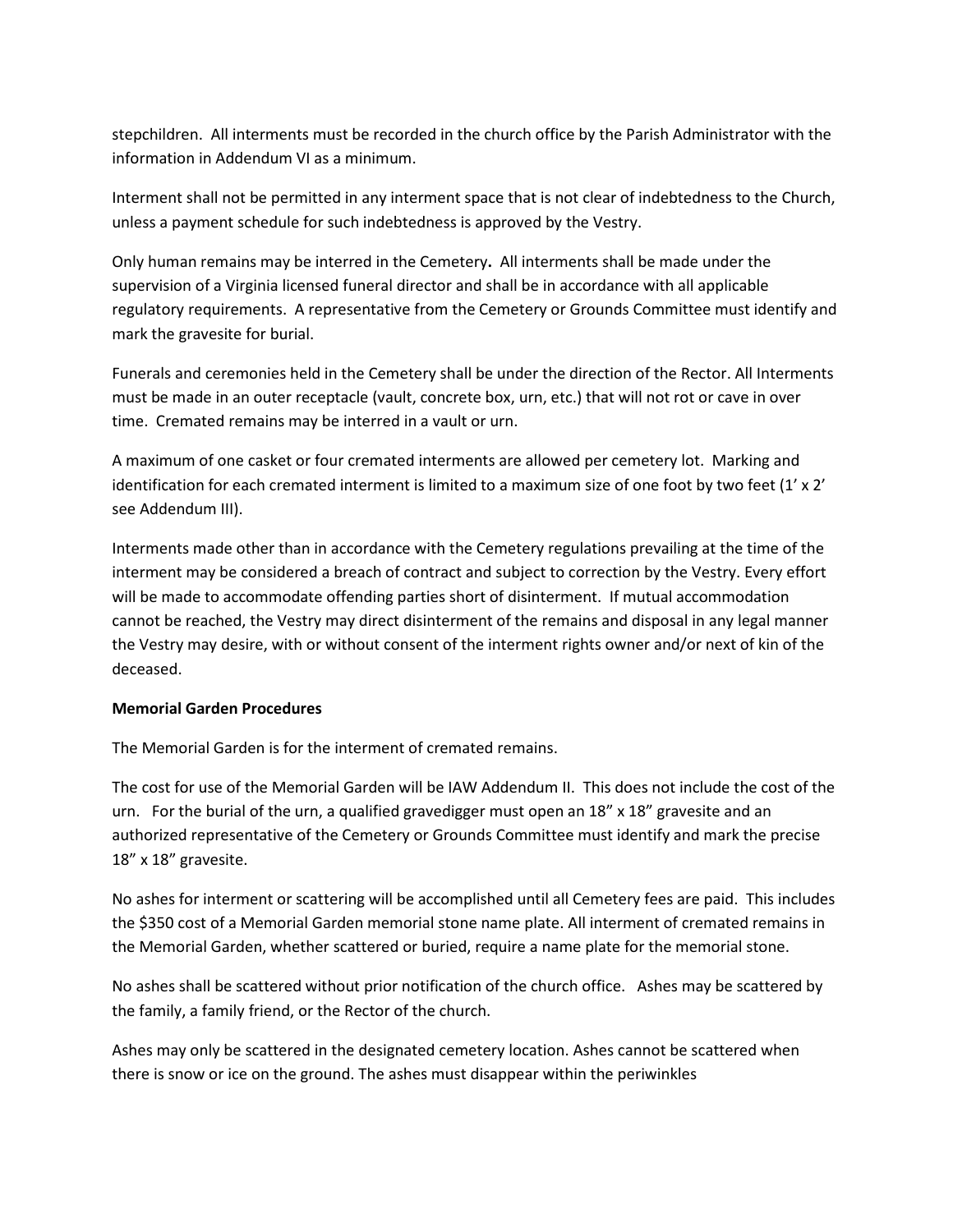Available spots for purchase to bury an urn will be ones next to the stone cross walkway and as close to the cross intersection as possible. The idea is to fill out the Memorial Garden starting beside the cross walkway intersection and next to existing Memorial Garden grave markers.

#### **Section C**

#### **Markers**

All interments should have permanent markers erected or installed within six months after burial. Markers, stones and monuments of any type are subject to prior approval by the Cemetery Committee or Junior Warden before erection. The Vestry reserves the right to prohibit the erection of any monument or memorial that, in the judgment of the Vestry, may be deemed inappropriate in material, design or workmanship. Multiple examples of acceptable markers are located throughout the Cemetery. Before having a marker, stone or monument prepared, owners of interment rights shall submit a sketch with dimensions to the Parish Administrator for approval by the Cemetery Committee or Junior Warden as appropriate. Mausoleums are not permitted. A small columbarium may be approved by the vestry. Columbarium dimensions and a picture are required as part of the approval process. All charges for interments and erection of stones or markers shall be the responsibility of the lot owner. Graves for grave marker installation will not be marked by the Cemetery Committee until the Interment Information in Addendum VI of the cemetery regulation has been received by the church.

Flush-with-the-ground grave markers, other than those in the Memorial Garden, may vary in size, style and design but should be mounted on granite or stone slabs with borders to keep vegetation from growing over the markers. Only flush-with-the-ground markers can be placed over urn burial sites in the Memorial Garden and they shall be of the same size, style and design as existing markers in the Memorial Garden. These standard markers will not have any items placed on or near them or have a gravel border. This is so the grounds maintenance crew can easily mow the Memorial Garden.

The Cemetery Committee will obtain and install uniform name plates for the Memorial Garden memorial stone. The cost for this name plate is \$350.

All monuments, headstones, footstones, cornerstones or memorials or other types of markers are the full responsibility of the interment rights owners for care and maintenance. If for any reason, the owners allow any headstone, monument or memorial to become unsafe, the Vestry, through the Cemetery Committee, will notify the family or heirs for repair or removal, and reserves the right to repair or remove any such item at the family's expense.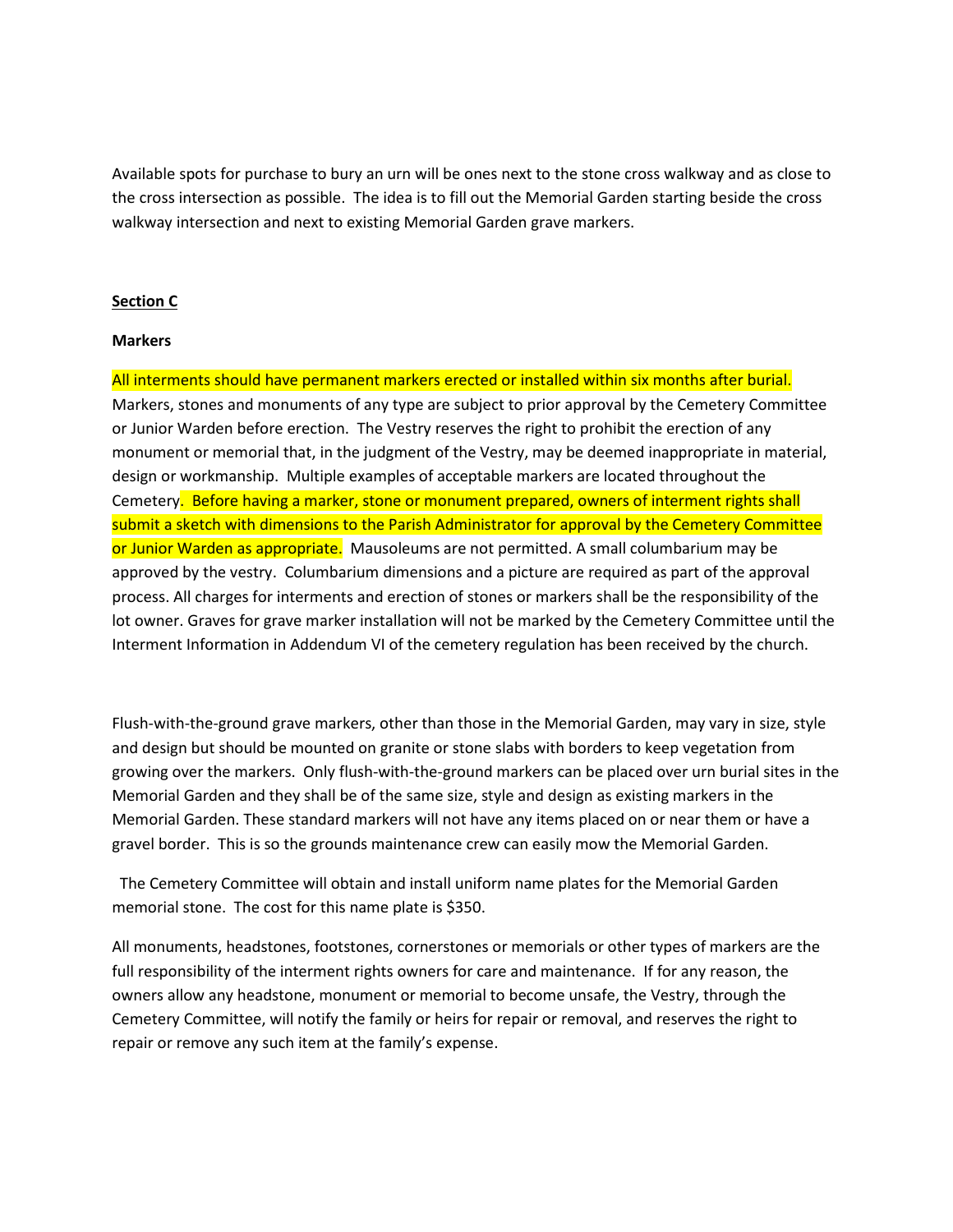Enclosures of lots with copings or railings, shrubbery or ditches are not permitted. *(Enclosures* existing *prior to adoption of these regulations may not be enlarged or changed in any manner.)* Grave mounds are not permitted. All lots will be maintained at the established grade. Furthermore, no benches or other items shall be placed in the Cemetery without prior approval of the Cemetery Committee or Junior Warden.

The Vestry, through the Cemetery Committee, has the authority to remove any objectionable object, structure, or plant placed contrary to these regulations.

#### **Section D**

#### **Grounds**

The Vestry of the Church assumes the responsibility for the general care of the Cemetery grounds and the interment spaces.

The Vestry makes no commitment to interment right owners as to standards of grounds or area maintenance within the Cemetery. Interment rights owners may cut the grass, rake leaves, pull weeds and otherwise maintain their lots subject to approval of, or restriction by, the Grounds Committee.

Natural flowers and potted plants are strongly encouraged. Flowers, including those from funeral services, will be removed in a timely manner, according to the discretion of the Grounds Committee. Artificial plants and flowers are prohibited. All flowers may be removed prior to grass cutting if necessary.

In the interest of safety, glass or other breakable containers are not permitted in the Cemetery. Breakable containers will be collected by the Grounds Committee and held for thirty days so the owners can collect them. After thirty days, they will be disposed of at the discretion of the Grounds Committee, which assumes no responsibility of such items regardless of value.

All grounds work and maintenance must have prior approval from the Grounds Committee. Shrubs and trees may be planted at gravesites only with prior written approval and the direction of the Grounds Committee or Junior Warden. Planted items are considered part of the Cemetery and may not be removed. Their appearance may be controlled by the Grounds Committee in order to limit undesirable screens or overhang or other encroachments into walkways or other gravesites. Some plants may be approved on condition that the planting maintains the appearance of the gravesite. If the lot owner does not maintain the plant or plants, the Grounds Committee may remove such items without notice to the owner. The Vestry may accept in-memoriam donations of trees, planted and maintained by the Grounds Committee.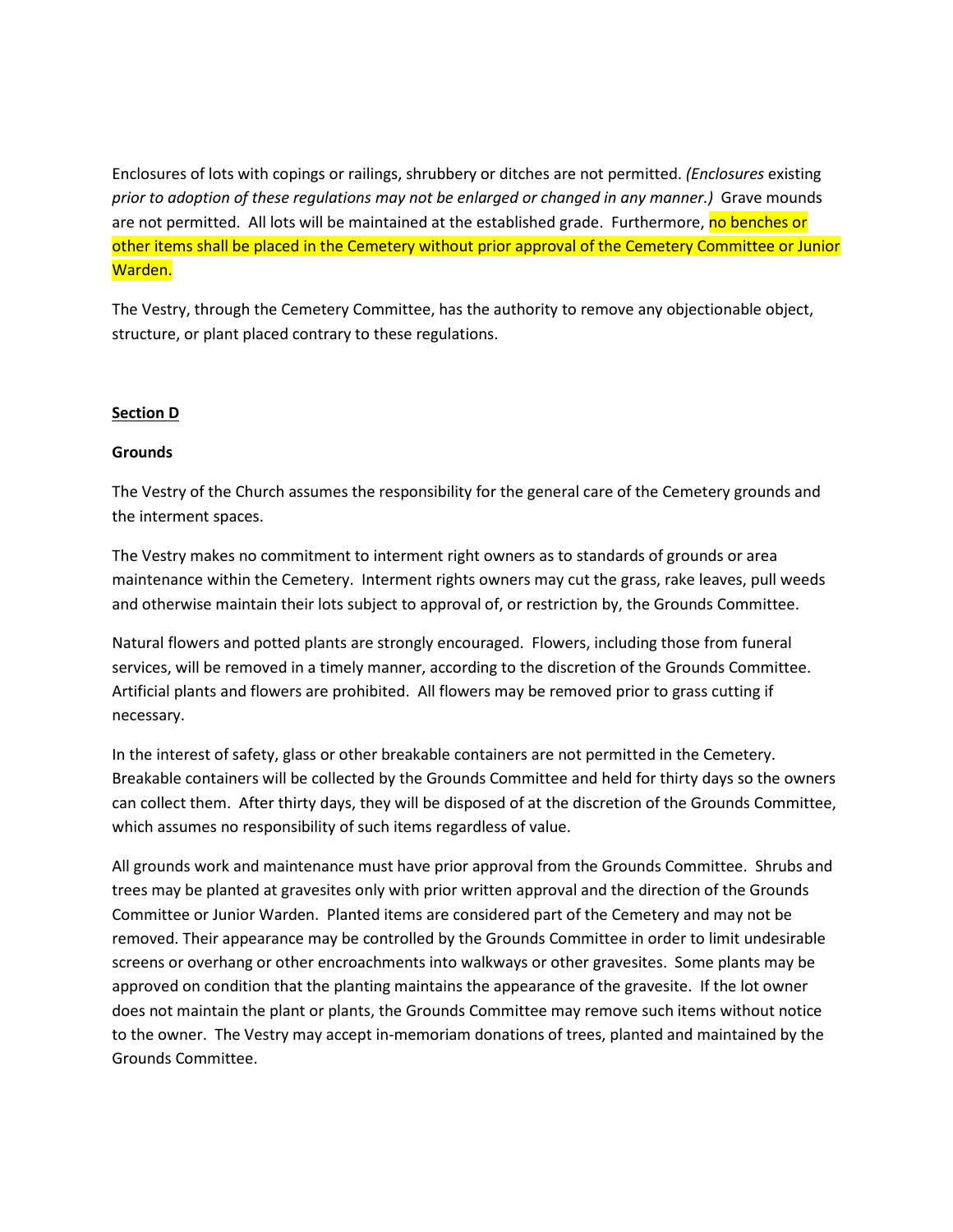The Vestry, through the Grounds Committee, may from time to time lay out and alter walkways as they may deem necessary and appropriate.

Commercial vehicles shall not enter the Cemetery without permission of the Rector or Junior Warden, except for maintenance of the Cemetery and for facilitating interment or disinterment. Any maintenance contractor, funeral home, stone company or grave digger whose vehicle or subcontractor vehicle causes damage to any object or the ground surface of the Cemetery shall make repairs acceptable to the Rector or Junior Warden, or will be barred from any future work at the Cemetery.

#### **Section E**

#### **Liability**

The Vestry shall take reasonable precaution to protect burial right owners within the Cemetery from loss or damage to grave markers and lot. However, the Vestry expressly disclaims all responsibility and shall be relieved from any liability for theft or damage from causes beyond its control, and especially from damage caused by the elements, acts of God, common enemy, thieves, vandals, explosions, accidents, invasion, insurrection, riots, or direction from any military or civil authority whether the damage be direct or indirect, other than as herein provided.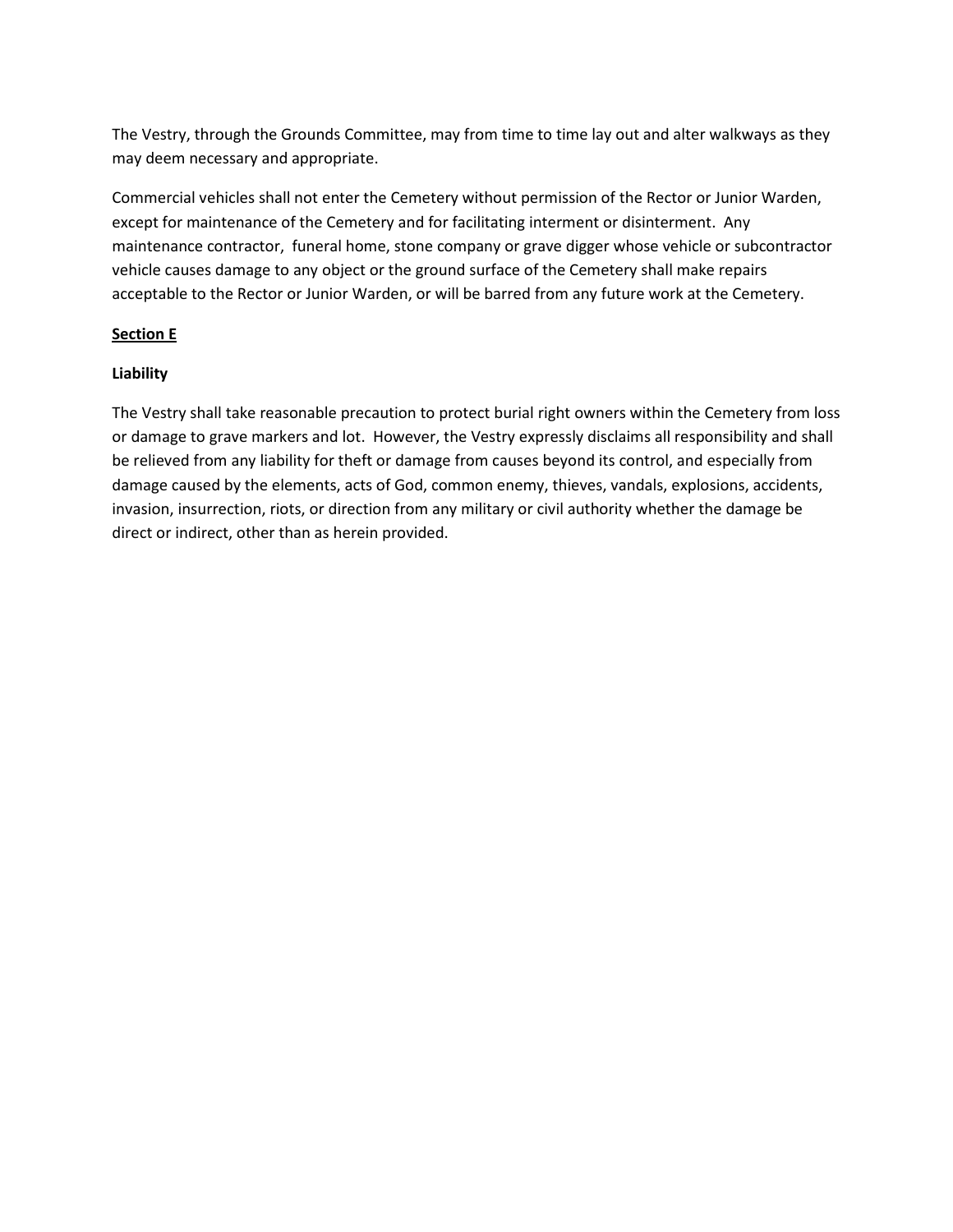## **ADDENDUM I**

## **2013 Code of Virginia Title 57 - RELIGIOUS AND CHARITABLE MATTERS; CEMETERIES. Chapter 3 - Section 57-39.1:1 - Recovery of abandoned interment rights; procedure; rights of owner of record**

### **Universal Citation:** [VA Code § 57-39.1:1 \(2013\)](http://law.justia.com/citations.html)

§ 57-39.1:1. Recovery of abandoned interment rights; procedure; rights of owner of record.

A. When interment rights that have been granted by the owner of a cemetery are not used for a period of 50 years or more, they shall be deemed abandoned and revert to the owner of the cemetery, provided he has complied with the provisions of subsections B, C, and D. For the purposes of this section, "interment" means the same as such term is defined in § 54.1-2310.

B. If the last known address of the record owner of an interment right or his heirs, assigns, or next of kin is known to the owner of the cemetery or may reasonably be ascertained by the owner of the cemetery, the owner of the cemetery shall send notice by certified mail, return receipt requested, to the owner of the interment right, his heirs or assigns, and any next of kin at such address. The notice shall request the owner's current address, if different from the last known address, and the addresses of the owner's heirs or assigns. If a written response is received from the person to whom notice was sent by the cemetery, the interment rights shall not be deemed abandoned and such rights shall continue for an additional 50 years from the date the response was received by the cemetery. If notice is returned undeliverable or if no response is received by the cemetery within 30 days after notice was sent, the cemetery shall publish a general notice pursuant to subsection D in a newspaper of general circulation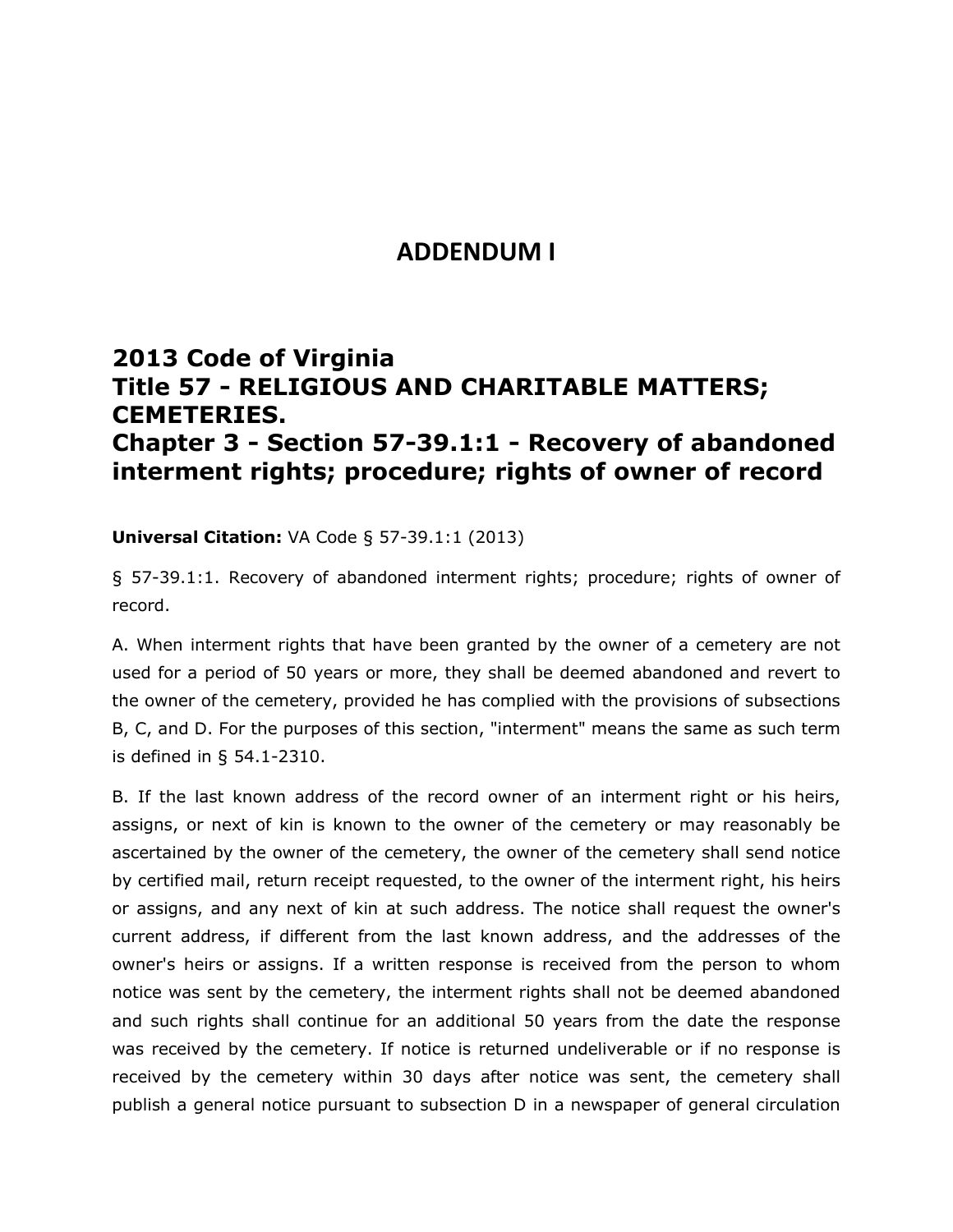(i) in the county or city where the cemetery is located and (ii) in the county or city of the last known address of the record owner of the interment rights.

C. In cases in which the last address for the last record owner of an interment right or his heirs, assigns, or next of kin is not known to and cannot reasonably be ascertained by the owner of the cemetery, the cemetery owner shall publish a notice, once a week for four consecutive weeks in a newspaper of general circulation in the county or city where the cemetery is located pursuant to subsection D.

D. Notice required to be published pursuant to subsections B and C shall contain the name and business address of the cemetery and the name of the last record owner of the interment rights and shall state the intent of the cemetery owner to declare the interment rights abandoned. If no response is received by the cemetery by or on behalf of the record owner or his heirs or assigns within 120 days after publication of the last required notice, the interment rights shall be deemed abandoned and shall revert to the owner of the cemetery. If a written response is received by the cemetery, the interment rights shall not be deemed abandoned and such rights shall continue for an additional 50 years from the date the response was received by the cemetery.

E. If, within 30 years after the interment rights have been deemed abandoned, the record owner, or his heirs or assigns, can prove to the cemetery or a court of competent jurisdiction that he is entitled to the interment rights, the cemetery shall, at no cost, provide a right of interment similar to the one that was abandoned.

(1997, c. 74; 2012, c. 691.)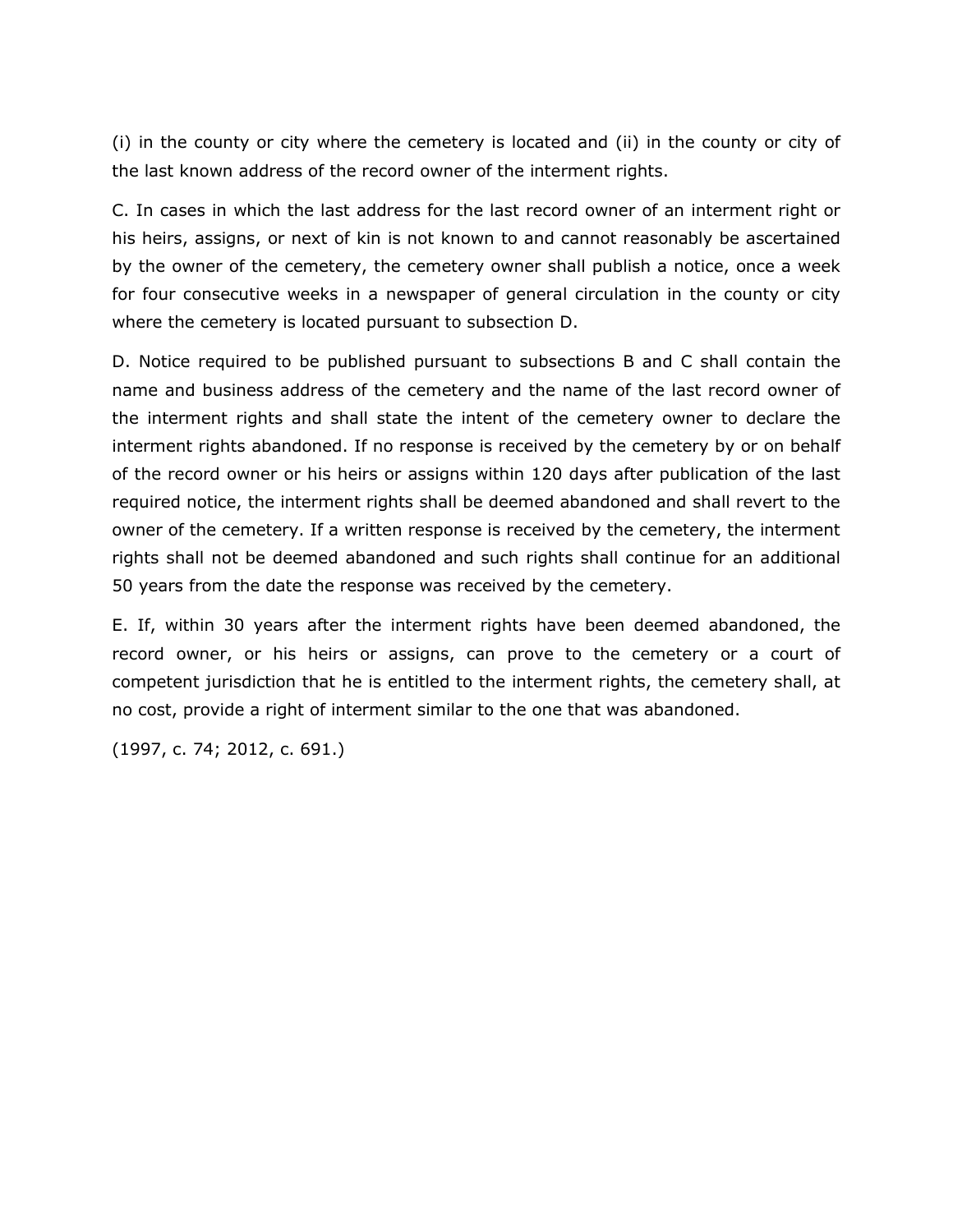## **ADDENDUM II**

## **Cemetery Lot Pricing**

Tier I: Current members and/or spouses.

**\$ 1000 per lot, plus \$275 for corner stones**

Tier II: Other blood relatives of current members and their spouses; former members and their spouses and blood relatives.

### **\$ 1250 per lot, plus \$275 for corner stones**

Tier III: All others. Limit two (2) burial sites.

### **\$ 2500 per lot, plus \$275 for corner stones**

## **Memorial Garden Pricing**

**(Includes \$350 cost for memorial stone name plate)**

- To Scatter Ashes **\$ 550**
- Burial of Urn Tier I / II **\$ 750**
	- Tier III **\$ 1350**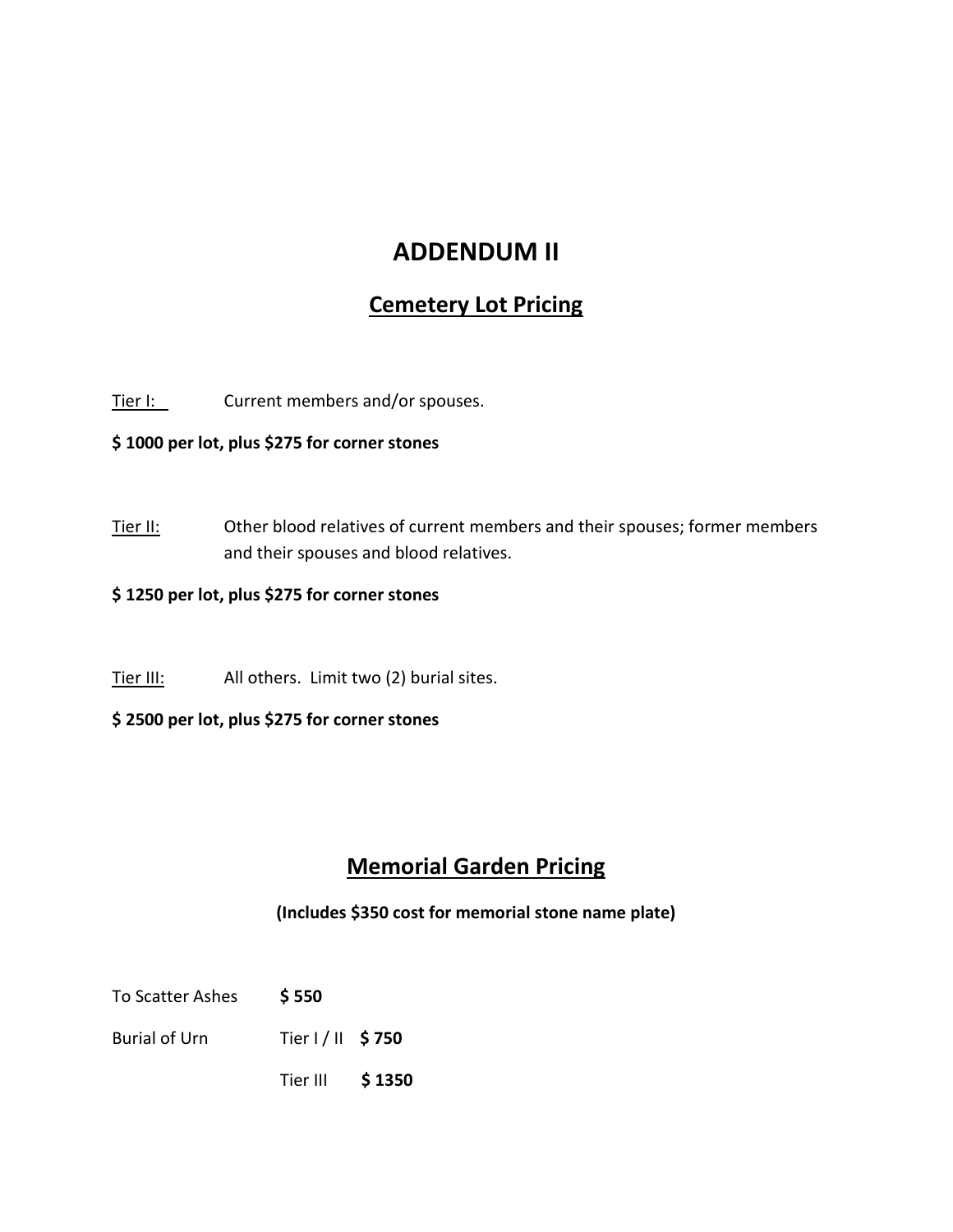# **Addendum III**

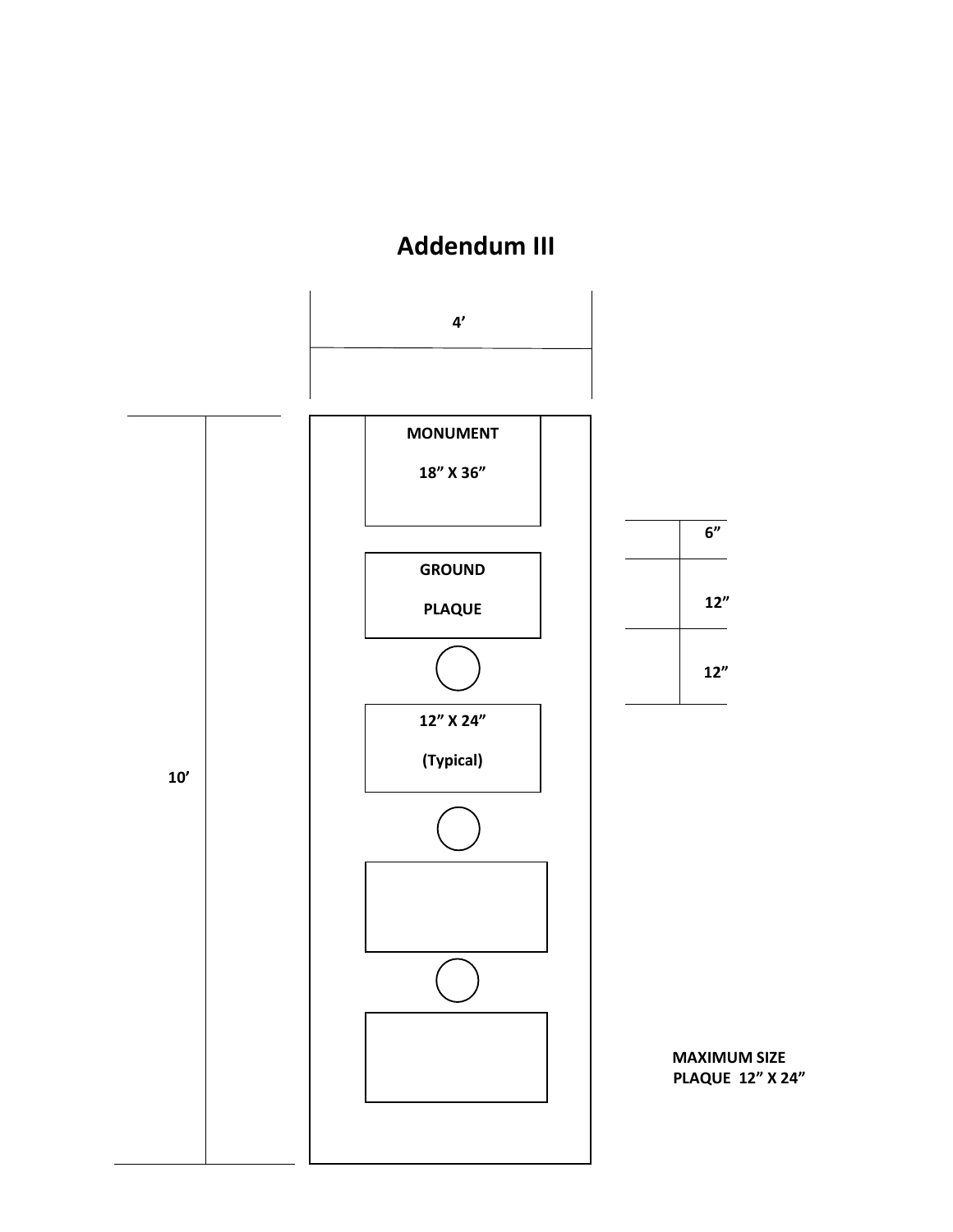

## **ADDENDUM IV**

## **Request For Cemetery Lots**

| Name: Name: Name: Name: Name: Name: Name: Name: Name: Name: Name: Name: Name: Name: Name: Name: Name: Name: Name: Name: Name: Name: Name: Name: Name: Name: Name: Name: Name: Name: Name: Name: Name: Name: Name: Name: Name: |  |
|-------------------------------------------------------------------------------------------------------------------------------------------------------------------------------------------------------------------------------|--|
|                                                                                                                                                                                                                               |  |
|                                                                                                                                                                                                                               |  |
|                                                                                                                                                                                                                               |  |
|                                                                                                                                                                                                                               |  |
|                                                                                                                                                                                                                               |  |
| If no, are you a child, grandchild or spouse of a member? Yes ________ No ______                                                                                                                                              |  |
|                                                                                                                                                                                                                               |  |
|                                                                                                                                                                                                                               |  |
| For Official Use Only                                                                                                                                                                                                         |  |
|                                                                                                                                                                                                                               |  |
|                                                                                                                                                                                                                               |  |
|                                                                                                                                                                                                                               |  |
|                                                                                                                                                                                                                               |  |
| Rector                                                                                                                                                                                                                        |  |
|                                                                                                                                                                                                                               |  |
| Junior Warden                                                                                                                                                                                                                 |  |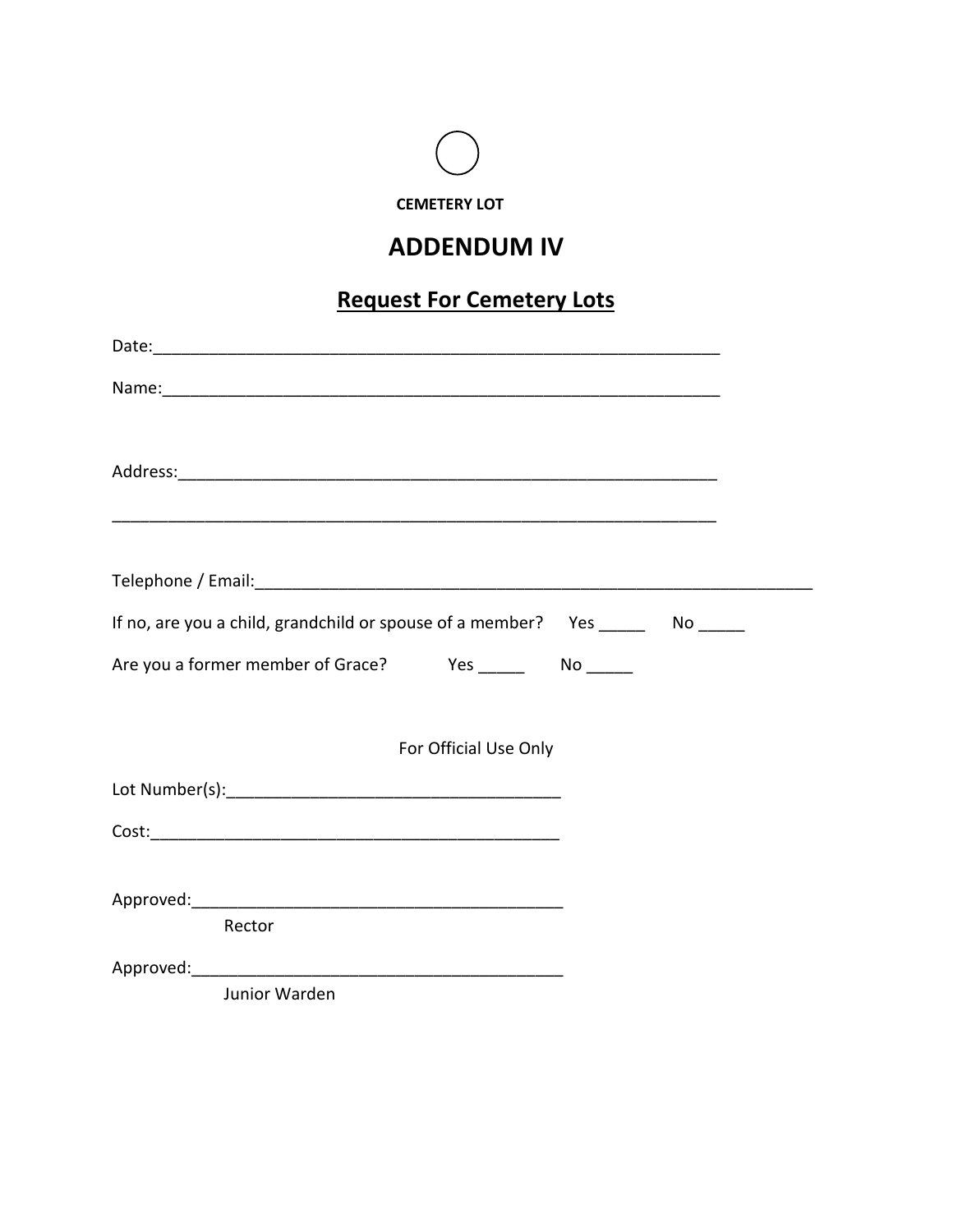# **Grace Church Cemetery ADDENDUM V**

\_\_\_\_\_\_\_\_\_\_\_\_\_

# **Certificate of Ownership**

THE VESTRY OF "GRACE EPISCOPAL CHURCH", IN WALKER'S PARISH, ALBEMARLE COUNTY, VIRGINIA

| assigns, are entitled to the use of said Lots for the purpose of sepulture alone, subject to |
|----------------------------------------------------------------------------------------------|
| the rules and regulations established by the aforesaid Vestry.                               |
| The said Vestry further certifies that in consideration of the payment aforesaid the said    |
|                                                                                              |
| in perpetuity or as long as Grace Church Cemetery is used for cemetery purposes.             |
| In Testimony $\mathfrak{B}$ hereof, the said Vestry has caused these                         |
| presents to be signed by their Junior Warden; and their seal to be hereunto                  |
|                                                                                              |
|                                                                                              |

….…………………………….……………...………………………………….………….. Junior Warden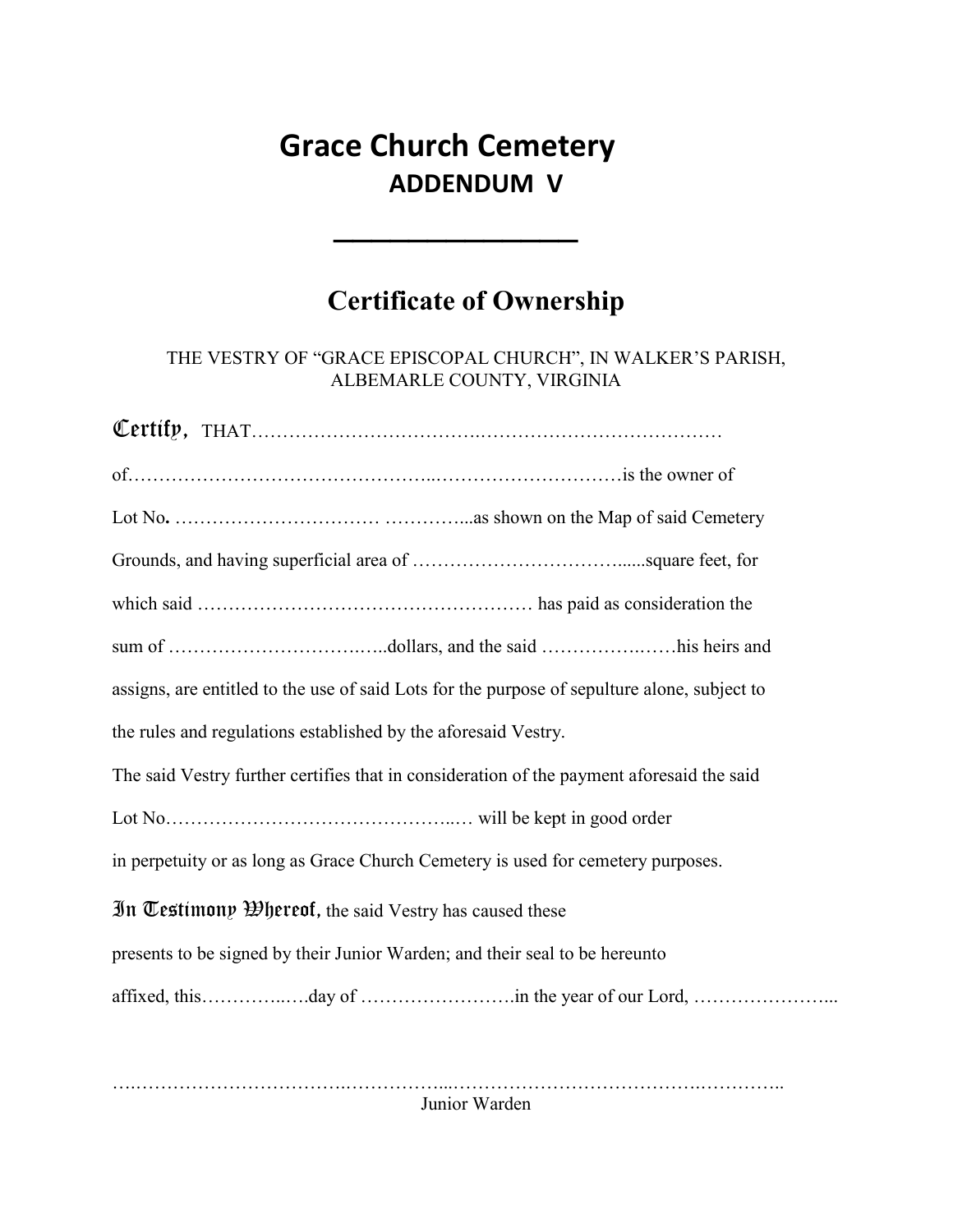## **ADDENDUM VI**

## **Interment Information**

| Male ________ Female ______                                                       |
|-----------------------------------------------------------------------------------|
|                                                                                   |
|                                                                                   |
| Person coordinating burial / ashes scattering ___________________________________ |
|                                                                                   |
|                                                                                   |
|                                                                                   |
|                                                                                   |
|                                                                                   |
|                                                                                   |
|                                                                                   |
|                                                                                   |
|                                                                                   |
|                                                                                   |
|                                                                                   |
|                                                                                   |
|                                                                                   |
|                                                                                   |
|                                                                                   |
| Date of Birth                                                                     |